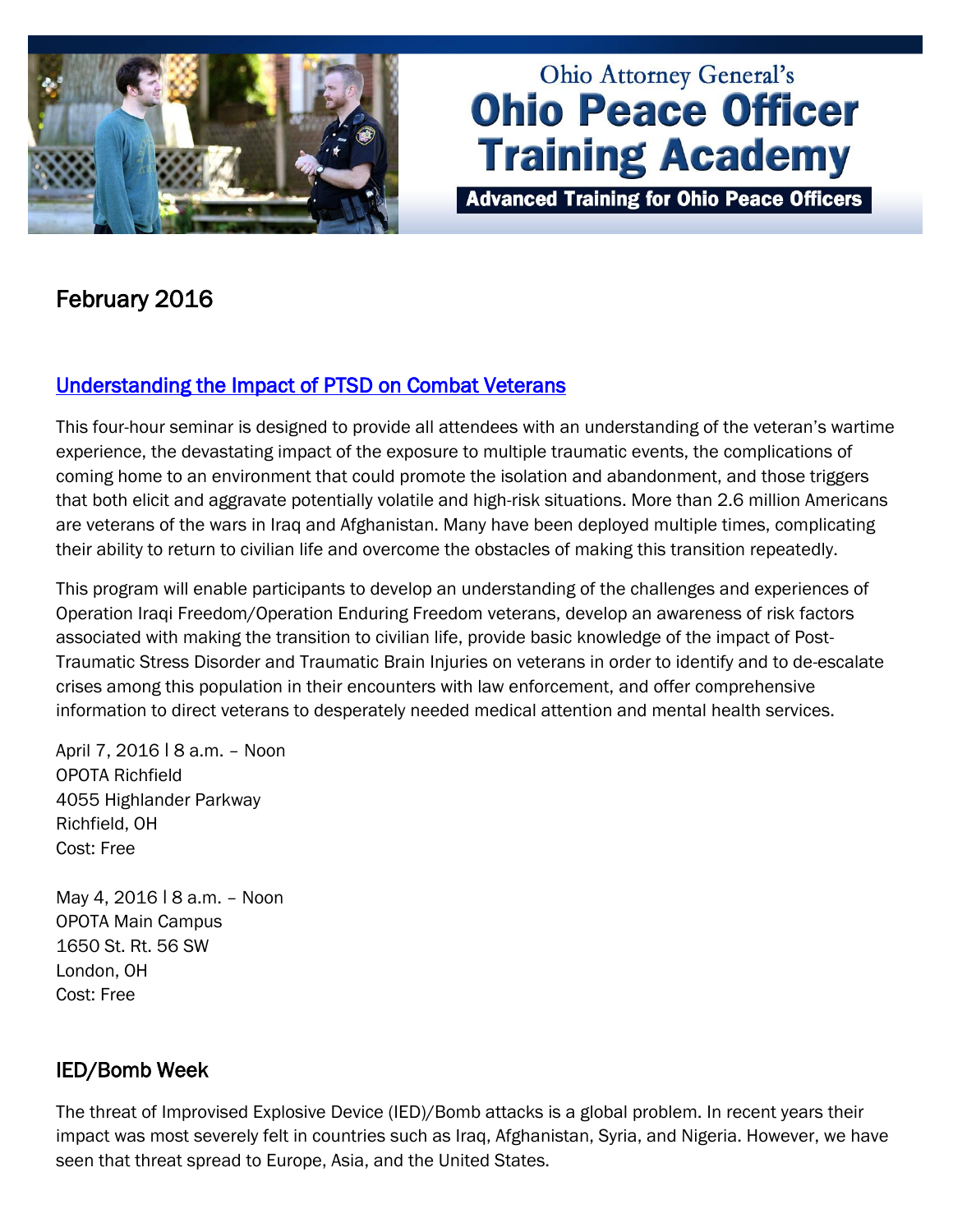A reason IED/Bombs are so prevalent is that they are inexpensive and many are relatively easy to make. Many different types of materials, from everyday objects to commercial or military explosives, can be used in making them.

These explosives are also common because of their effectiveness. A small device can cause mass casualties, inflict a great deal of physical damage, and create panic.

There are countermeasures and regulations being adopted to prevent attacks and the flow of IED/Bombmaking materials. Yet the development of IED/Bombs often evolves faster than the solutions.

[IED/Bomb Week](http://www.ohioattorneygeneral.gov/Law-Enforcement/Ohio-Peace-Officer-Training-Academy/Course-Catalog/Course-Categories/Homeland-Security-Courses#OPOTA880) is an attempt to train all first responders in many aspects of IED/Bombs. The class runs for a week (April 18 – April 22), but is broken into three sections.

Monday (April 18) & Tuesday (April 19) – The first section was developed for first responders. Students will learn about IED/Bomb recognition, how to respond, secondary devices, and a scenario involving a possible bombing incident in conjunction with an active shooter.

Wednesday (April 20) – The second section was developed for command staff. Students will learn about IED/Bomb recognition, how to respond, equipment acquisition, large-scale incident coordination, and how to implement IED/Bomb incidents into policy.

Thursday (April 21) & Friday (April 22) – The third section was developed for evidence technicians and investigators. Students will learn about IED/Bomb recognition, identifying components, equipment acquisition, securing evidence, explosive analysis (pre- and post-blast), and joint investigations.

Each section will be given its own certification. Students are welcome to attend as many sections of IED/Bomb Week as they would like.

The classes will be taught by instructors from the Division of State Fire Marshal, the Columbus Bomb Squad, and OPOTA.

April 18-19, 2016 | 8 a.m. - 5 p.m. (First Responders) OPOTA Main Campus 1650 St. Rt. 56 SW London, OH Cost: \$130

April 20, 2016 | 8 a.m. - 5 p.m. (Command Staff) OPOTA Main Campus 1650 St. Rt. 56 SW London, OH Cost: \$65

April 21-22, 2016 ǀ 8 a.m. – 5 p.m. (Evidence Technicians and Investigators) OPOTA Main Campus 1650 St. Rt. 56 SW London, OH Cost: \$130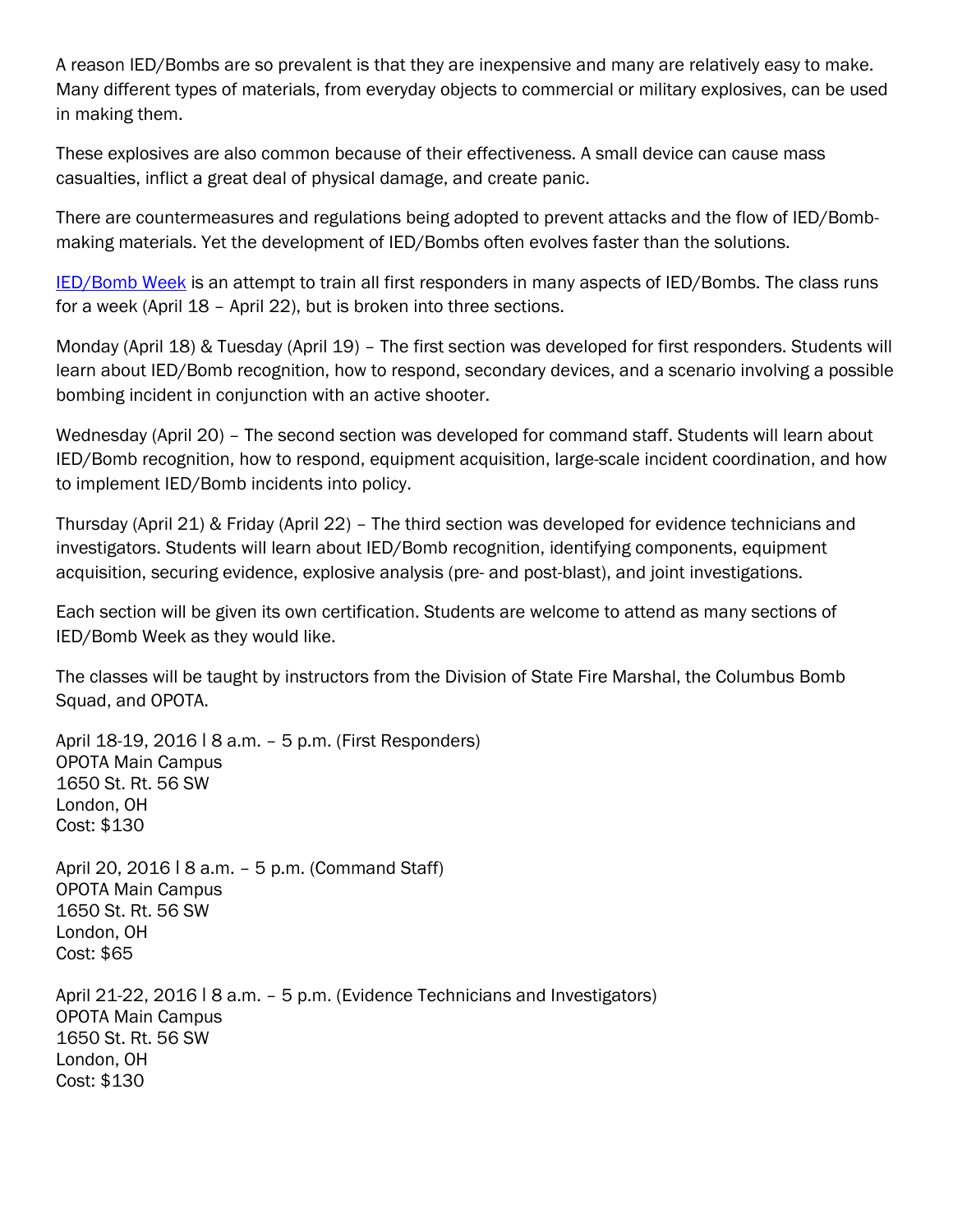### Community Diversity Instructor Update

Do you currently teach the *Community Diversity* topic in either a Peace Officer basic training class, a Corrections Officer basic training class, a Jailer Basic training class, or a Private Security basic training class? If so, this notification is for you.

[The Community Diversity Instructor Update](http://www.ohioattorneygeneral.gov/Law-Enforcement/Ohio-Peace-Officer-Training-Academy/Course-Catalog/Course-Categories/Instructor-Training-Courses#OPOTA806) class is a mandatory update course which prepares instructors who are currently certified to teach the old Community Diversity curriculum in Peace Officer Basic Training, Private Security Basic Training, Corrections Basic Training, and Jailer Basic Training to teach the new Community Diversity & Procedural Justice topic. This new curriculum combines an updated Community Diversity curriculum with two other new topics, Procedural Justice and Implicit Bias, and replaces the current Community Diversity curriculum.

Prerequisite: Students must have successfully completed an OPOTC-sanctioned Instructional Skills course and the old OPOTC Community Diversity Instructor Course prior to enrolling. Note: Current Community Diversity instructors who do not successfully complete this update prior to July 1, 2016, will not be certified to teach the new Community Diversity & Procedural Justice topic.

There are currently many dates offered for the Update class, and they can be found on our online catalog, so sign up today!

February 17, 2016 | 8 a.m. - 5 p.m. OPOTA Main Campus 1650 St. Rt. 56 SW London, OH Cost: \$65

February 24, 2016 ǀ 8 a.m. – 5 p.m. OPOTA Main Campus 1650 St. Rt. 56 SW London, OH Cost: \$65

March 24, 2016 | 8 a.m. - 5 p.m. OPOTA Main Campus 1650 St. Rt. 56 SW London, OH Cost: \$65

April 5, 2016 | 8 a.m. - 5 p.m. OPOTA Main Campus 1650 St. Rt. 56 SW London, OH Cost: \$65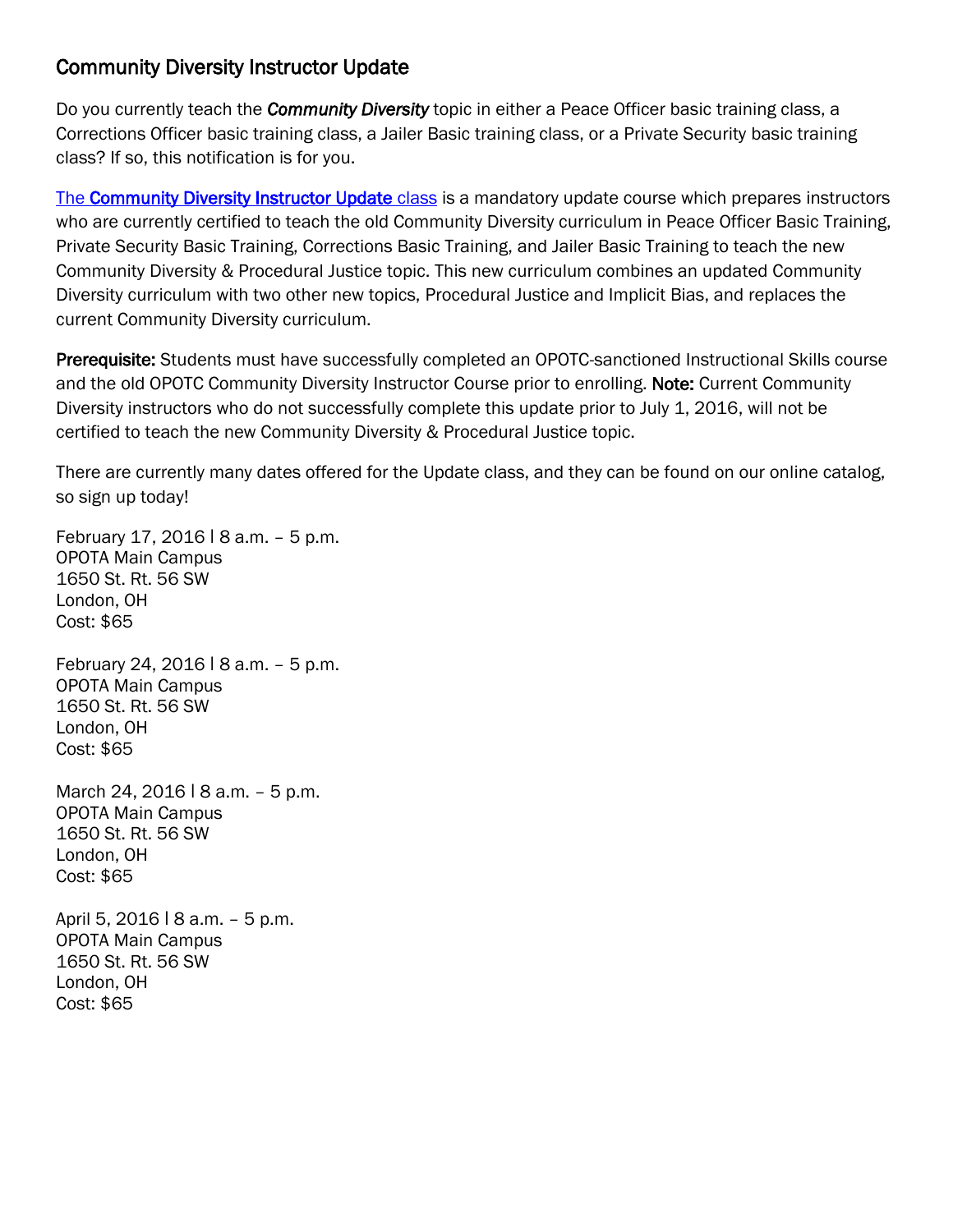## More from the OPOTA Course Catalog

#### Managing Confidential Informants

Often viewed as "necessary evils," confidential informants can provide access to the criminal element. They often need to be properly managed by the controlling officers *and* the chain of command in order to avoid officer safety issues, adverse impact to the integrity of investigations, and the destruction of careers. This class will focus on the methods of cultivating, managing, and successfully using informants, along with documentation, discovery, and other legal issues, such as the manner in which the controlling officers and informants themselves may be scrutinized and examined. Examples of successes and failures will be presented and discussed.

[This class](http://www.ohioattorneygeneral.gov/Law-Enforcement/Ohio-Peace-Officer-Training-Academy/Course-Catalog/Course-Categories/Investigations-Courses#OPOTA700) is taught by a recently retired federal agent with extensive experience in dealing with informants, along with a recently retired prosecutor who also has extensive experience with informants.

February 17, 2016 ǀ 8 a.m. – 5 p.m. OPOTA Main Campus 1650 St. Rt. 56 SW London, OH Cost: \$65

#### Marijuana Identification

[This course](http://www.ohioattorneygeneral.gov/Law-Enforcement/Ohio-Peace-Officer-Training-Academy/Course-Catalog/Course-Categories/Crime-Scene-Courses#OPOTA169) is for peace officers involved in narcotics investigations or who require training in marijuana identification. The purpose is to improve skills in the scientific identification of marijuana using chemical and microscopic techniques. Instruction covers the use of modified Duquenois-Levine test, the effervescence test, and the NIK field-testing procedures. Skills in microscopic examination are developed. Students participate in hands-on testing and conduct more than 50 microscopic and chemical tests.

February 20, 2016 ǀ 8 a.m. – 5 p.m. and February 21, 2016 ǀ 8 a.m. – 2 p.m. Bowling Green State University Life Sciences (Biology) Building Room 445 Bowling Green, OH Cost: \$250

#### For a map of this location please [click here.](http://map.bgsu.edu/map/?id=652)

\*The BCI Facility is immediately north of the Life Sciences Building which is easily accessible and has free parking.

#### Electronic Surveillance

Need a new investigative tool? Electronic Surveillance isn't just for federal agents. This course will provide officers the needed aspects of conducting electronic surveillance investigations. This course meets the requirements of Ohio Revised Code 2933.64 and will certify investigators to conduct electronic surveillance and wire taps. [This training will be](http://www.ohioattorneygeneral.gov/Law-Enforcement/Ohio-Peace-Officer-Training-Academy/Course-Catalog/Course-Categories/Investigations-Courses/Electronic-Surveillance) conducted by attorneys from the Hamilton County Sheriff's Office with extensive wiretap experience.

March 1-2, 2016 | 8 a.m. - 5 p.m.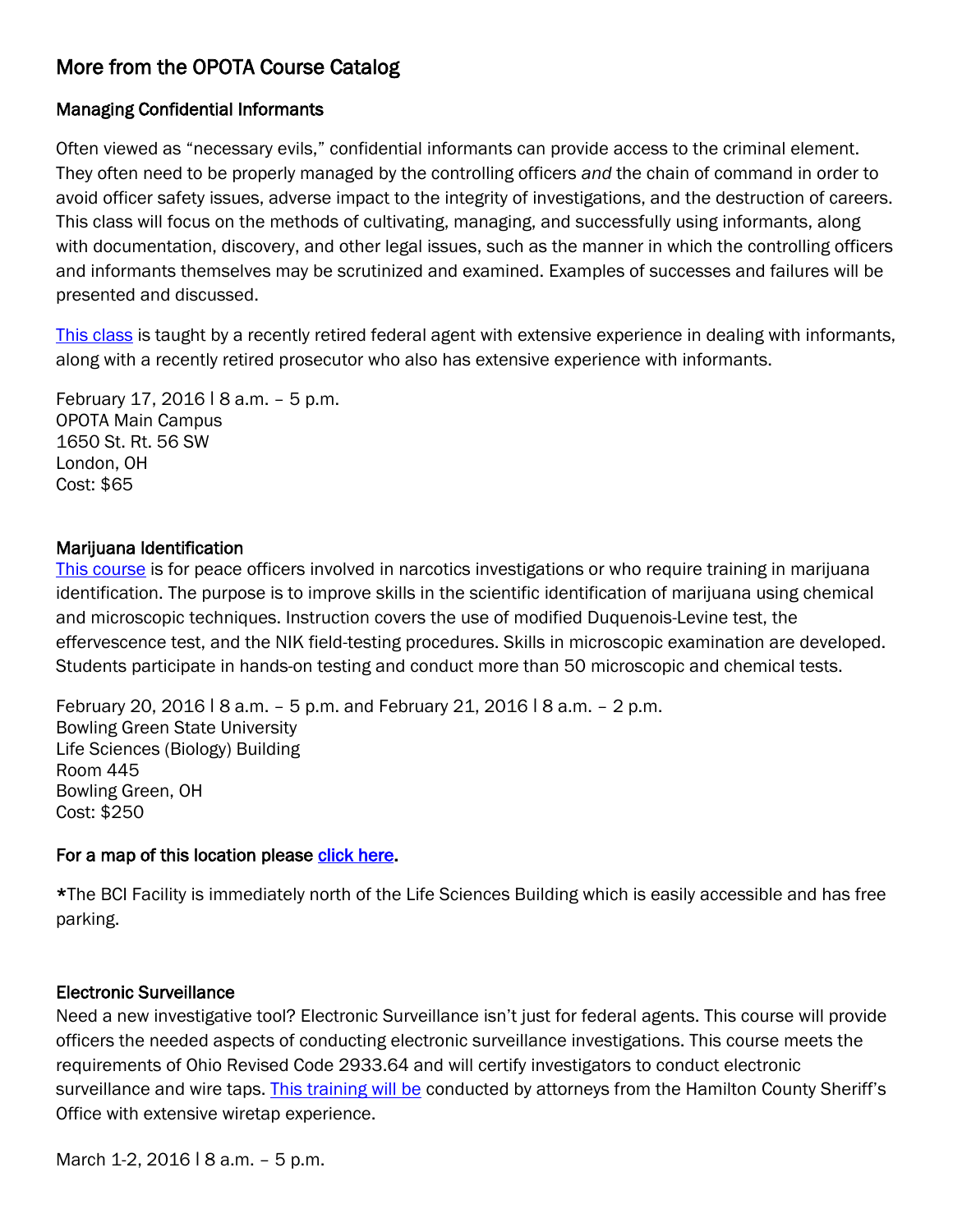OPOTA Richfield 4055 Highlander Parkway Richfield, OH Cost: Free

#### Blue Courage

Blue Courage is a transformational two-day leadership development workshop designed for all levels of the organization. This revolutionary educational process is a holistic approach to developing our people. It will touch hearts, awaken minds, and ignite spirits through dynamic presentations and learning processes. If your interest is self-improvement, increased engagement, stress-management, developing resilience, igniting culture change, combating cynicism, while improving overall health and well-being, then Blue Courage is waiting for you to answer the call!

March 17-18, 2016 April 7-8, 2016 OPOTA Main Campus 1650 St. Rt. 56 SW London, OH Cost: \$205

#### Peace Officer Basic Training Legal Instructor

[This course](http://www.ohioattorneygeneral.gov/Law-Enforcement/Ohio-Peace-Officer-Training-Academy/Course-Catalog/Course-Categories/Legal-Courses#OPOTA821) prepares instructors to teach topics in the legal unit in Peace Officer Basic Training. Topics include: teaching techniques, platform teaching skills, facilitative learning, case briefing, Ohio Revised Code, laws of arrest, search and seizure, civil liability, and testifying in court. Students will be required to brief and present court cases and teach a course of instruction using a prepared Commission basic training lesson plan from the legal unit. Students are encouraged to bring laptop computers and should plan on working outside of the classroom in the evenings to prepare for class presentations.

March 21-25, 2016 | 8 a.m. - 5 p.m. OPOTA Richfield 4055 Highlander Parkway Richfield, OH Cost: \$250

#### SORAT- I (Single Officer Response to an Active Threat-Instructor)

This course is for the officer who has the responsibility of teaching active-threat principles within his or her agency. The [course will include](http://www.ohioattorneygeneral.gov/Law-Enforcement/Ohio-Peace-Officer-Training-Academy/Course-Catalog/Course-Categories/Instructor-Training-Courses#OPOTA739) both lecture and practical training. Topics include: mind-set shift, deadly force justification, active-threat response history, case examples, Ohio active-threat incidents, edged weapon, firearm and IED responses, officer link-up, movement principles, room entries, and post-incident concerns. The use of non-lethal training aids will enhance the training. Student instructors will perform teach-backs and run a training scenario.

March 29-31, 2016 | 8 a.m. - 5 p.m. OPOTA Main Campus 1650 St. Rt. 56 SW London, OH Cost: \$225